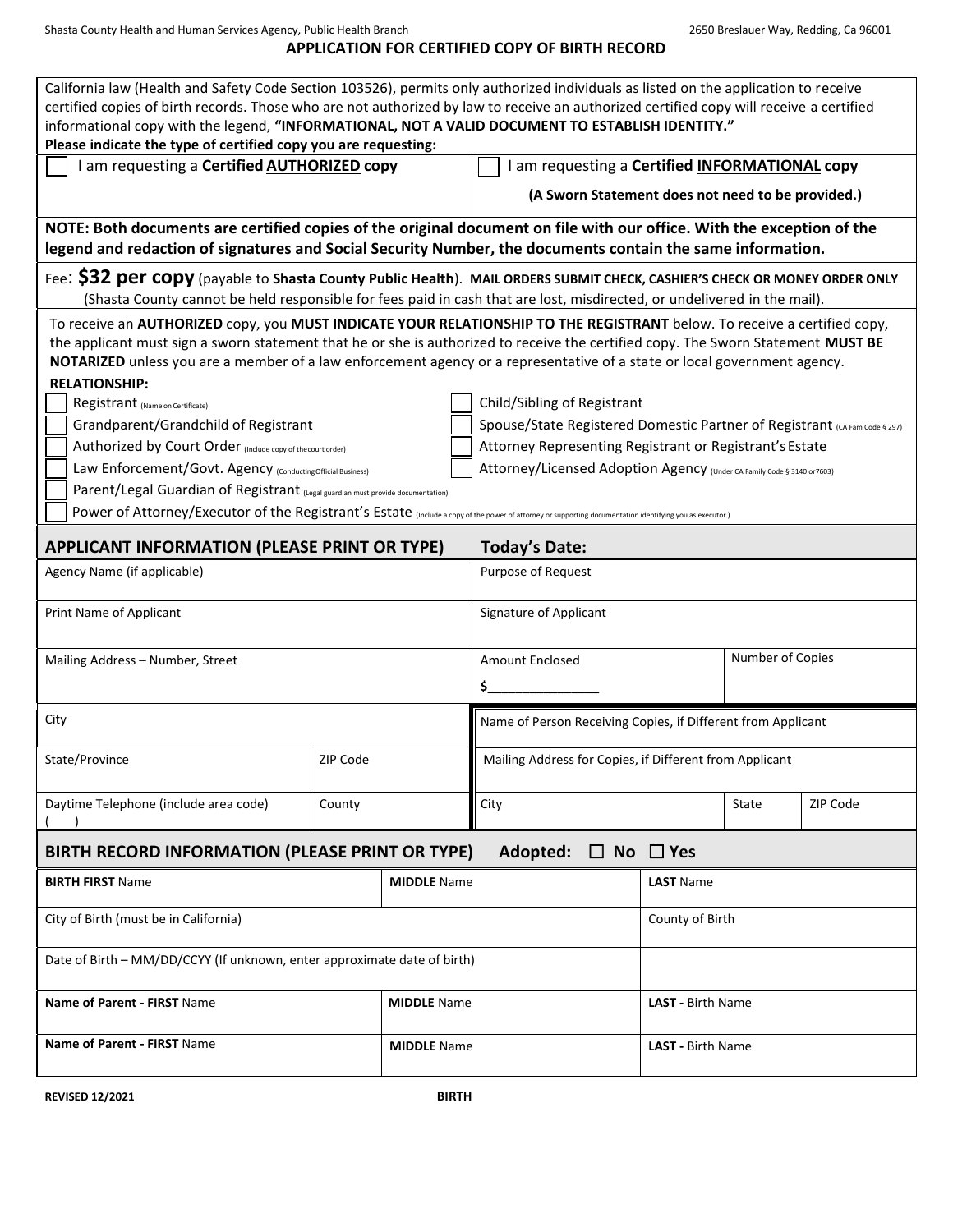## **SWORN STATEMENT**

I, \_\_\_\_\_\_\_\_\_\_\_\_\_\_\_\_\_\_\_\_\_\_\_\_\_\_\_\_\_\_\_\_\_, declare under penalty of perjury under the laws of the State of California, (**Applicant's** Printed Name)

that I am an authorized person, as defined in California Health and Safety Code Section 103526 (c), and am eligible to receive a

certified copy of the birth, death, or marriage certificate of the following individual(s):

|                                           |                                                                                                     |                                        |                                                                                                                                                                | Applicant's Relationship to Person Listed on Certificate                                                                                   |  |  |
|-------------------------------------------|-----------------------------------------------------------------------------------------------------|----------------------------------------|----------------------------------------------------------------------------------------------------------------------------------------------------------------|--------------------------------------------------------------------------------------------------------------------------------------------|--|--|
|                                           | Name of Person Listed on Certificate                                                                |                                        | (Must Be a Relationship Listed on Page 1 of Application)                                                                                                       |                                                                                                                                            |  |  |
|                                           |                                                                                                     |                                        |                                                                                                                                                                |                                                                                                                                            |  |  |
|                                           |                                                                                                     |                                        |                                                                                                                                                                |                                                                                                                                            |  |  |
|                                           |                                                                                                     |                                        |                                                                                                                                                                |                                                                                                                                            |  |  |
|                                           |                                                                                                     |                                        |                                                                                                                                                                |                                                                                                                                            |  |  |
|                                           |                                                                                                     |                                        | (The remaining information must be completed in the presence of a Notary Public or Shasta County Recorder staff.)                                              |                                                                                                                                            |  |  |
|                                           |                                                                                                     |                                        |                                                                                                                                                                |                                                                                                                                            |  |  |
|                                           |                                                                                                     |                                        | Subscribed to this $\frac{1}{(\text{Day})}$ day of $\frac{1}{(\text{Month})}$ , 20 is at $\frac{1}{(\text{City})}$ at $\frac{1}{(\text{City})}$ (State)        |                                                                                                                                            |  |  |
|                                           |                                                                                                     |                                        |                                                                                                                                                                |                                                                                                                                            |  |  |
|                                           |                                                                                                     |                                        |                                                                                                                                                                |                                                                                                                                            |  |  |
|                                           |                                                                                                     |                                        | (Applicant's Signature)                                                                                                                                        |                                                                                                                                            |  |  |
|                                           |                                                                                                     | <b>CERTIFICATE OF ACKNOWLEDGMENT</b>   |                                                                                                                                                                |                                                                                                                                            |  |  |
|                                           |                                                                                                     |                                        | A notary public or other officer completing this certificate verifies only the<br>identity of the individual who signed the document to which this certificate |                                                                                                                                            |  |  |
|                                           |                                                                                                     |                                        | is attached, and not the truthfulness, accuracy, or validity of that document.                                                                                 |                                                                                                                                            |  |  |
|                                           |                                                                                                     |                                        |                                                                                                                                                                |                                                                                                                                            |  |  |
|                                           |                                                                                                     |                                        |                                                                                                                                                                |                                                                                                                                            |  |  |
|                                           |                                                                                                     |                                        |                                                                                                                                                                |                                                                                                                                            |  |  |
|                                           |                                                                                                     |                                        |                                                                                                                                                                |                                                                                                                                            |  |  |
| On _____________________ before me, _____ |                                                                                                     |                                        |                                                                                                                                                                |                                                                                                                                            |  |  |
|                                           |                                                                                                     | (Insert name and title of the officer) |                                                                                                                                                                |                                                                                                                                            |  |  |
|                                           |                                                                                                     |                                        | who proved to me on the basis of satisfactory evidence to be the person(s) whose name(s) is/are subscribed to the within instrument and                        |                                                                                                                                            |  |  |
|                                           |                                                                                                     |                                        |                                                                                                                                                                | acknowledged to me that he/she/they executed the same in his/her/their authorized capacity(ies), and that by his/her/their signature(s) on |  |  |
|                                           |                                                                                                     |                                        |                                                                                                                                                                | the instrument the person(s), or the entity upon behalf of which the person(s) acted, executed the instrument. I certify under PENALTY OF  |  |  |
|                                           | PERJURY under the laws of the State of California that the foregoing paragraph is true and correct. |                                        |                                                                                                                                                                |                                                                                                                                            |  |  |

WITNESS my hand and official seal. (SEAL)

SIGNATURE OF NOTARY PUBLIC

\_\_\_\_\_\_\_\_\_\_\_\_\_\_\_\_\_\_\_\_\_\_\_\_\_\_\_\_\_\_\_\_\_\_\_\_\_\_\_\_\_\_\_\_\_\_\_\_\_\_\_\_\_\_\_